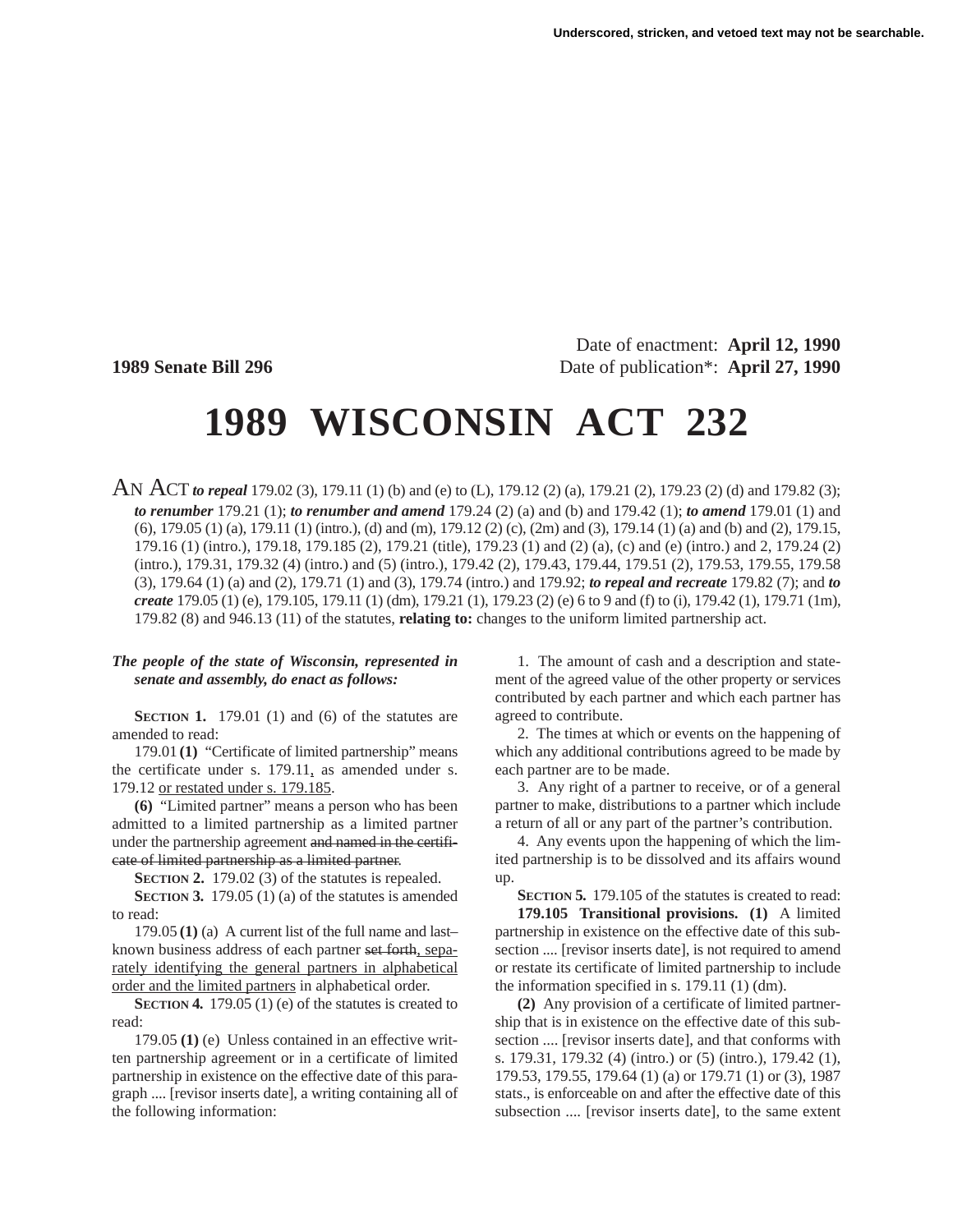that the provision would be enforceable under s. 179.31, 179.32 (4) (intro.) or (5) (intro.), 179.42 (1m), 179.53, 179.55, 179.64 (1) (a) or 179.71 (1m) or (3) if included in a partnership agreement.

**(3)** If the application of s. 179.43, 179.54 or 179.74 to a limited partnership existing on September 1, 1984, would impair any contract provision in existence on September 1, 1984, s. 179.43, 179.54 or 179.74 does not apply to the limited partnership until the expiration of the contract or unless the parties to the contract agree otherwise.

**SECTION 6.** 179.11 (1) (intro.), (d) and (m) of the statutes are amended to read:

179.11 **(1)** (intro.) A To form a limited partnership may be formed by at least 2 persons executing and filing, a certificate of limited partnership must be executed and filed in the office of the secretary of state a certificate of limited partnership. The certificate shall be filed together with a fee of \$70 and shall contain all of the following information:

(d) The name and business address of each general partner, specifying the general partners and limited partners.

(m) Any other matters the general partners determine to include.

**SECTION 7.** 179.11 (1) (b) and (e) to (L) of the statutes are repealed.

**SECTION 8.** 179.11 (1) (dm) of the statutes is created to read:

179.11 **(1)** (dm) The latest date upon which the limited partnership is to dissolve, except as provided in s. 179.105.

**SECTION 9.** 179.12 (2) (a) of the statutes is repealed. **SECTION 10.** 179.12 (2) (c), (2m) and (3) of the statutes are amended to read:

179.12 **(2)** (c) The withdrawal of a general partner.

**(2m)** Within 60 days after the admission of a new general partner, an amendment to a certificate of limited partnership reflecting the event shall be filed.

**(3)** A general partner who becomes aware that any statement in a certificate of limited partnership was false when made or that any arrangements or other facts described have changed shall promptly amend the certificate, but an amendment to show a change of address of a limited partner need be filed only once every 12 months.

**SECTION 11.** 179.14 (1) (a) and (b) and (2) of the statutes are amended to read:

179.14 **(1)** (a) An original certificate of limited partnership must be signed by all general partners named in the certificate.

(b) A certificate of amendment must be signed by at least one general partner and by each other general partner designated in the certificate as a new general partner or whose contribution is described as having been increased.

## – 2 – **1989 Senate Bill 296**

**(2)** Any person may sign a certificate by an attorney– in–fact, but a power of attorney to sign a certificate relating to the admission, or increased contribution, of a general partner must specifically describe the admission or increase.

**SECTION 12.** 179.15 of the statutes is amended to read:

**179.15** (title) **Execution of certificate by court** order. If a person required by s. 179.14 to execute a any certificate of amendment or cancellation fails or refuses to do so, any other partner, and any assignee of a partnership interest, person who is adversely affected by the failure or refusal, may petition the circuit court to direct the amendment or cancellation execution of the certificate. If the court finds that the amendment or cancellation it is proper for the certificate to be executed and that any person so designated has failed or refused to execute the certificate, it shall order the secretary of state to record an appropriate certificate of amendment or cancellation.

**SECTION 13.** 179.16 (1) (intro.) of the statutes is amended to read:

179.16 **(1)** (intro.) Two signed copies of the certificate of limited partnership and of any certificates of amendment or cancellation under s. 179.15 or of any court order of amendment or cancellation under s. 179.15 shall be delivered to the secretary of state. A person who executes a certificate as an officer, general partner or fiduciary need not exhibit evidence of his or her authority as a prerequisite to filing. Unless the document does not conform to law, upon receipt of all filing fees the secretary of state shall do all of the following:

**SECTION 14.** 179.18 of the statutes is amended to read:

**179.18 Notice conferred by filing.** The fact that a certificate of limited partnership is on file in the office of the secretary of state is notice that the partnership is a limited partnership and the persons designated as limited general partners are limited general partners, but it is not notice of any other fact.

**SECTION 15.** 179.185 (2) of the statutes is amended to read:

179.185 **(2)** If the restated certificate does not further amend the original certificate, as amended under this subchapter, it shall be executed by a general partner. If the restated certificate further amends the original certificate, as amended under this subchapter, it shall be executed by at least one general partner and by each other general partner designated in the restated certificate as a new general partner or a partner whose contribution has been increased.

**SECTION 16.** 179.21 (title) of the statutes is amended to read:

**179.21** (title) **Admission of limited partners.**

**SECTION 17.** 179.21 (1) of the statutes is renumbered 179.21 (1m).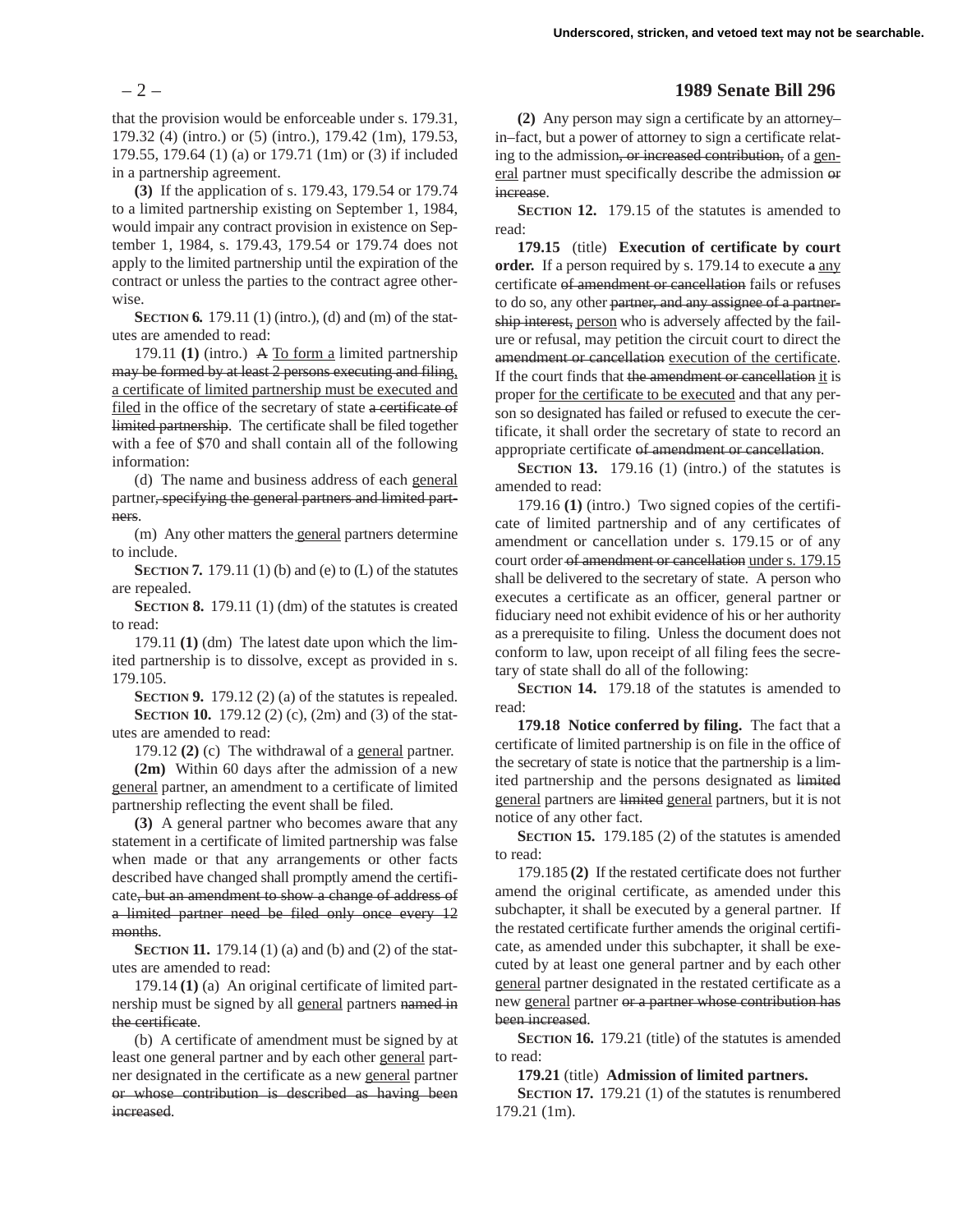#### **1989 Senate Bill 296** – 3 –

**SECTION 18.** 179.21 (1) of the statutes is created to read:

179.21 **(1)** A person becomes a limited partner when the limited partnership is formed or at any later time specified in the records of the limited partnership for becoming a limited partner.

**SECTION 19.** 179.21 (2) of the statutes is repealed.

**SECTION 20.** 179.23 (1) and (2) (a), (c) and (e) (intro.) and 2 of the statutes are amended to read:

179.23 **(1)** Except as provided in sub. (4), a limited partner is not liable for the obligations of a limited partnership unless he or she is also a general partner or, in addition to the exercise of his or her rights and powers as a limited partner, he or she takes part participates in the control of the business. If the limited partner's participation partner participates in the control of the business is not substantially the same as the exercise of the powers of a general partner, he or she is liable only to persons who transact business with the limited partnership with actual knowledge of his or her participation in control reasonably believing, based upon the limited partner's conduct, that the limited partner is a general partner.

**(2)** (a) Being a contractor for or an agent or employe of the limited partnership or of a general partner, or being an officer, director or shareholder of a general partner that is a corporation.

(c) Acting as surety for the limited partnership or guaranteeing or assuming one or more specific obligations of the limited partnership.

(e) (intro.) Voting on Proposing, approving or disapproving, by voting or otherwise, one or more of the following matters:

2. The sale, exchange, lease, mortgage, pledge or other transfer of all or substantially all of the assets of the limited partnership other than in the ordinary course of its business.

**SECTION 21.** 179.23 (2) (d) of the statutes is repealed. **SECTION 22.** 179.23 (2) (e) 6. to 9. and (f) to (i) of the statutes are created to read:

179.23 **(2)** (e) 6. The removal of a limited partner or the admission of an additional limited partner.

7. A transaction involving an actual or potential conflict of interest between a general partner and the limited partnership or the limited partners.

8. An amendment to the partnership agreement or certificate of limited partnership.

9. Matters related to the business of the limited partnership, other than those described in this subsection, that the partnership agreement states in writing may be subject to the approval or disapproval of limited partners.

(f) Taking any action required or permitted by law to bring or pursue a derivative action in the right of the limited partnership.

(g) Requesting or attending a meeting of partners.

(h) Winding up the limited partnership under s. 179.73.

(i) Exercising any right or power permitted to limited partners under this chapter and not specifically enumerated in this subsection.

**SECTION 23.** 179.24 (2) (intro.) of the statutes is amended to read:

179.24 **(2)** (intro.) A person who makes a contribution of the kind described under sub. (1) is liable as a general partner to any 3rd party who transacts satisfies all of the following conditions:

(a) Transacts business with the enterprise before any of the following occurs:

**SECTION 24.** 179.24 (2) (a) and (b) of the statutes are renumbered 179.24 (2) (a) 1. and 2. and amended to read:

179.24 **(2)** (a) 1. Before the The person withdraws and an appropriate certificate is filed to show withdrawal; or.

2. Before an An appropriate certificate is filed to show his or her status as a limited partner and, in the case of an amendment, after expiration of the 30–day period for filing an amendment relating to the person as a limited partner under s. 179.12, but in either case only if the 3rd party actually that the person is not a general partner.

(b) Actually believed in good faith that the person was a general partner at the time of the transaction.

**SECTION 25.** 179.31 of the statutes is amended to read:

**179.31 Admission of additional general partners.** After the filing of a limited partnership's original certificate of limited partnership, additional general partners may be admitted only as provided in writing in the partnership agreement or, if the partnership agreement does not provide in writing for the admission of additional general partners, with the specific written consent of each partner unless otherwise provided in the certificate of limited partnership, but in no case with less than the specific written consent of a majority of the limited partner all of the partners, except as provided in s. 179.105 (2).

**SECTION 26.** 179.32 (4) (intro.) and (5) (intro.) of the statutes are amended to read:

179.32 **(4)** (intro.) Unless otherwise provided in writing in the certificate of limited partnership agreement or in a certificate of limited partnership under s. 179.105 (2), the general partner:

**(5)** (intro.) Unless otherwise provided in writing in the certificate of limited partnership agreement or in a certificate of limited partnership under s. 179.105 (2), if:

**SECTION 27.** 179.42 (1) of the statutes is renumbered 179.42 (1m) and amended to read:

179.42 **(1m)** Except as provided in the certificate of limited partnership agreement or in a certificate of limited partnership under s. 179.105 (2), a partner is obligated to the limited partnership to perform any enforceable promise to contribute cash or property or to perform services, even if he or she is unable to perform because of death, disability or any other reason. If a partner does not make the required contribution of property or ser-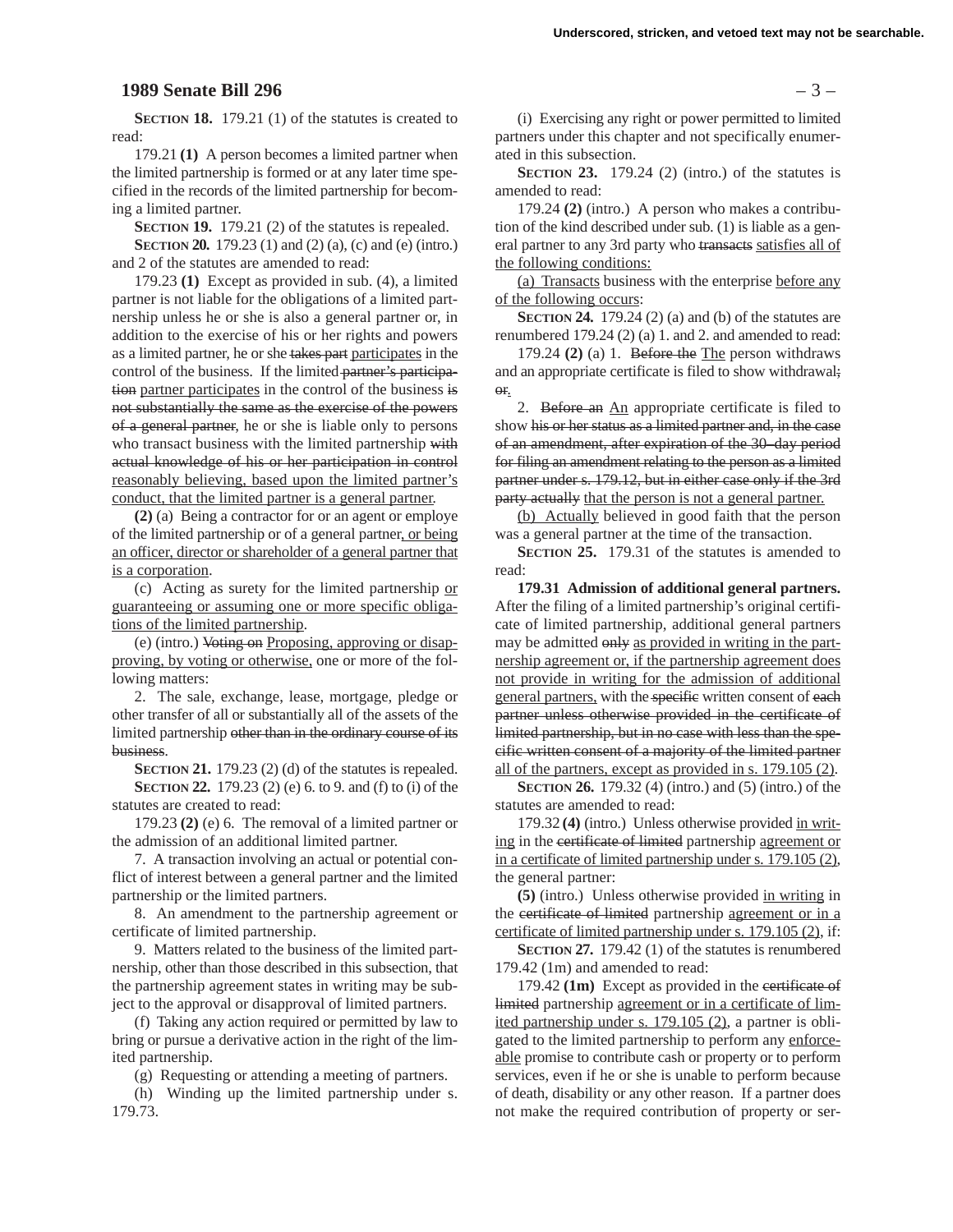vices, he or she is obligated at the option of the limited partnership to contribute cash equal to that portion of the value, as stated in the certificate of limited partnership records required to be kept under s. 179.05, of the stated contribution that has not been made.

**SECTION 28.** 179.42 (1) of the statutes is created to read:

179.42 **(1)** A promise by a limited partner to contribute to the limited partnership is not enforceable unless specified in writing and signed by the limited partner or specified in a provision of the certificate of limited partnership in existence on the effective date of this subsection .... [revisor inserts date].

**SECTION 29.** 179.42 (2) of the statutes is amended to read:

179.42 **(2)** Unless otherwise provided in the partnership agreement, the obligation of a partner to make a contribution or return money or other property paid or distributed in violation of this chapter may be compromised only by consent of all the partners. Notwithstanding the compromise, a creditor of a limited partnership who may enforce the original obligation if the creditor extends credit or whose claim arises otherwise acts in reliance on the obligation after the filing of the certificate of limited partnership or a certificate of amendment partner signs a writing which reflects the obligation, and before a certificate of amendment or cancellation to reflect reflecting the compromise, may enforce the original obligation is filed.

**SECTION 30.** 179.43 of the statutes is amended to read:

**179.43 Sharing of profits and losses.** The profits and losses of a limited partnership shall be allocated among the partners, and among classes of partners, in the manner provided in writing in the partnership agreement. If the partnership agreement does not so provide in writing, profits and losses shall be allocated on the basis of the value, as stated in the certificate of limited partnership records required to be kept under s. 179.05, of the contributions made by each partner to the extent they have been received by the partnership and have not been returned. This section does not apply to a limited partnership described in s. 179.105 (3).

**SECTION 31.** 179.44 of the statutes is amended to read:

**179.44 Sharing of distributions.** Distributions of cash or other assets of a limited partnership shall be allocated among the partners, and among classes of partners, in the manner provided in writing in the partnership agreement. If the partnership agreement does not so provide in writing, distributions shall be made on the basis of the value, as stated in the certificate of limited partnership records required to be kept under s. 179.05, of the contributions made by each partner to the extent they have been received by the partnership and have not been returned.

## – 4 – **1989 Senate Bill 296**

**SECTION 32.** 179.51 (2) of the statutes is amended to read:

179.51 **(2)** If any distribution constitutes a return of any part of his or her contribution under s. 179.58 (2), to the extent and at the times or upon the happening of the events specified in the provisions of a certificate of limited partnership that are in existence on the effective date of this subsection .... [revisor inserts date].

**SECTION 33.** 179.53 of the statutes is amended to read:

**179.53 Withdrawal of limited partner.** A limited partner may withdraw from a limited partnership at the time or upon the happening of events specified in the certificate of limited partnership and in accordance with in writing in the partnership agreement, except as provided in s. 179.105 (2). If the certificate agreement does not specify in writing the time or the events upon the happening of which a limited partner may withdraw or a definite time for the dissolution and winding up of the limited partnership, a limited partner may withdraw upon not less than 6 months' prior written notice to each general partner at his or her address on the books of the limited partnership at its record office in this state.

**SECTION 34.** 179.55 of the statutes is amended to read:

**179.55 Distribution in kind.** Except as provided in writing in the certificate of limited partnership agreement or in a certificate of limited partnership under s. 179.105 (2), a partner has no right to demand and receive any distribution from a limited partnership in any form other than cash. Except as provided in writing in the partnership agreement, a partner may not be compelled to accept a distribution of any asset in kind from a limited partnership to the extent that the percentage of the asset distributed to him or her exceeds a percentage of that asset which is equal to the percentage in which he or she shares in distributions from the limited partnership.

**SECTION 35.** 179.58 (3) of the statutes is amended to read:

179.58 **(3)** A partner receives a return of his or her contribution to the extent that a distribution to him or her reduces his or her share of the fair value of the net assets of the limited partnership below the value, as set forth in the certificate of limited partnership records required to be kept under s. 179.05, of his or her contribution which has not been distributed to him or her.

**SECTION 36.** 179.64 (1) (a) and (2) of the statutes are amended to read:

179.64 **(1)** (a) The assignor gives the assignee that right in accordance with authority described in the certificate of limited partnership agreement, except as provided in s. 179.105 (2); or

**(2)** An assignee who has become a limited partner has, to the extent assigned, the rights and powers, and is subject to the restrictions and liabilities, of a limited partner under the partnership agreement and this chapter. An